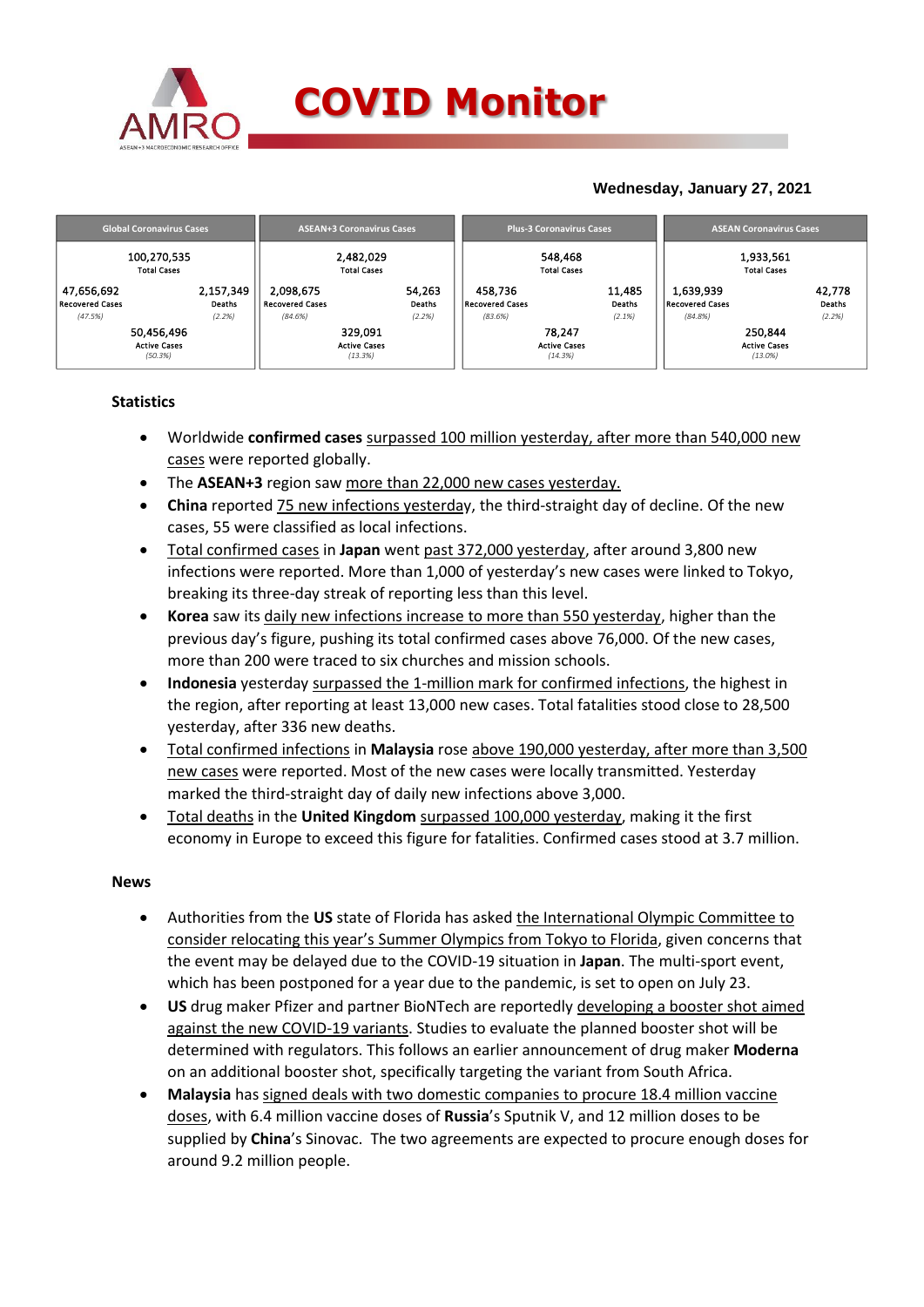

## **COVID Monitor**

Data as of 26/1/2021

#### Overview of Confirmed COVID-19 Cases

|                       | <b>Total</b> | Cases per 1M | <b>New</b>     | <b>New Cases per</b> | <b>New Cases</b>            |                   | ∆% New | <b>Total</b>  | <b>New</b>          | <b>Fatality</b> | <b>Total</b>             | <b>Recovery</b> | <b>Active</b> | <b>Resolved cases</b> |
|-----------------------|--------------|--------------|----------------|----------------------|-----------------------------|-------------------|--------|---------------|---------------------|-----------------|--------------------------|-----------------|---------------|-----------------------|
| Economy               | Cases        | Population   | Cases          | 1M Pop.              | $(7$ -day avg) <sup>1</sup> | <b>ANew Cases</b> | Cases  | <b>Deaths</b> | <b>Deaths</b>       | <b>Rate (%)</b> | <b>Recovered</b>         | <b>Rate (%)</b> | Cases         | $(96)^2$              |
| Global                | 100,270,535  |              | 546,267        |                      |                             | 35,269            | 0.5    | 2,157,349     | 17,264              | 2.2             | 47,656,692               | 47.5            | 50,456,496    | 49.7                  |
| ASEAN+3               | 2,482,029    |              | 22,831         |                      |                             | 3,539             | 0.9    | 54,263        | 568                 | 2.2             | 2,098,675                | 84.6            | 329,091       | 49.6                  |
| Plus-3                | 548,468      |              | 4,554          |                      |                             | 1,260             | 0.8    | 11,485        | 114                 | 2.1             | 458,736                  | 83.6            | 78,247        | 86.7                  |
| ASEAN                 | 1,933,561    |              | 18,277         |                      |                             | 2,279             | 1.0    | 42,778        | 454                 | 2.2             | 1,639,939                | 84.8            | 250,844       | 86.3                  |
|                       |              |              |                |                      |                             |                   |        |               |                     |                 |                          |                 |               |                       |
| China                 | 89,272       | 64           | 75             | 0.1                  |                             | $-7$              | 0.1    | 4,636         | $\mathbf 0$         | 5.2             | 82,773                   | 92.7            | 1,863         | 97.9                  |
| Hong Kong, China      | 10,222       | 1,339        | 64             | 8.4                  |                             | -9                | 0.6    | 173           | $\overline{2}$      | 1.7             | 9,101                    | 89.0            | 948           | 90.7                  |
| Japan                 | 372,545      | 2,962        | 3,861          | 30.7                 |                             | 1,076             | 1.0    | 5,298         | 105                 | 1.4             | 301,384                  | 80.9            | 65,863        | 82.3                  |
| Korea                 | 76,429       | 1,468        | 554            | 10.6                 |                             | 200               | 0.7    | 1,378         | $\overline{7}$      | 1.8             | 65,478                   | 85.7            | 9,573         | 87.5                  |
|                       |              |              |                |                      |                             |                   |        |               |                     |                 |                          |                 |               |                       |
| Indonesia             | 1,012,350    | 3,751        | 13,094         | 48.5                 |                             | 3,100             | 1.3    | 28,468        | 336                 | 2.8             | 820,356                  | 81.0            | 163,526       | 83.8                  |
| Malaysia              | 190,434      | 5,732        | 3,585          | 107.9                |                             | 537               | 1.9    | 700           | 11                  | 0.4             | 149,160                  | 78.3            | 40,574        | 78.7                  |
| Philippines           | 516,166      | 4,691        | 1,170          | 10.6                 |                             | $-207$            | 0.2    | 10,386        | 94                  | 2.0             | 475,612                  | 92.1            | 30,168        | 94.2                  |
| Singapore             | 59,366       | 10,411       | 14             | 2.5                  |                             | $-30$             | 0.0    | 29            | $\mathsf 0$         | 0.0             | 59,086                   | 99.5            | 251           | 99.6                  |
| Thailand              | 14,646       | 215          | $\mathbf 0$    | 0.0                  |                             | $-1,146$          | 0.0    | 75            | $\mathbf 0$         | 0.5             | 10,892                   | 74.4            | 3,679         | 74.9                  |
| Brunei Darussalam     | 176          | 390          | $\mathbf{1}$   | 2.2                  |                             | $\mathbf{1}$      | 0.6    | 3             | 0                   | 1.7             | 169                      | 96.0            | 4             | 97.7                  |
| Cambodia              | 460          | 27           | $\mathbf 0$    | 0.0                  |                             | $-2$              | 0.0    | $\mathbf 0$   | $\mathbf 0$         | 0.0             | 412                      | 89.6            | 48            | 89.6                  |
| Lao PDR               | 44           | 6            | $\Omega$       | 0.0                  |                             | $-3$              | 0.0    | $\Omega$      | $\mathbf 0$         | 0.0             | 41                       | 93.2            | 3             | 93.2                  |
| Myanmar               | 138,368      | 2,592        | 411            | 7.7                  |                             | 28                | 0.3    | 3082          | 13                  | 2.2             | 122781                   | 88.7            | 12,505        | 91.0                  |
| Vietnam               | 1,551        | 16           | $\overline{2}$ | 0.0                  |                             | $\mathbf{1}$      | 0.1    | 35            | $\mathbf 0$         | 2.3             | 1,430                    | 92.2            | 86            | 94.5                  |
|                       |              |              |                |                      |                             |                   |        |               |                     |                 |                          |                 |               |                       |
| Belgium               | 696,642      | 60,488       | 1,784          | 154.9                |                             | 592               | 0.3    | 20,879        | 65                  | 3.0             |                          | $\sim$          |               |                       |
| France                | 3,070,458    | 47,242       | 21,860         | 336.3                |                             | 17,620            | 0.7    | 73,725        | 612                 | 2.4             |                          | $\sim$          |               |                       |
| Germany               | 2,164,043    | 26,080       | 9,387          | 113.1                |                             | 2,500             | 0.4    | 53,619        | 492                 | 2.5             | 1,881,933                | 87.0            | 228,491       | 89.4                  |
| Italy                 | 2,485,956    | 41,272       | 10,584         | 175.7                |                             | 2,025             | 0.4    | 86,422        | 541                 | 3.5             | 1,917,117                | 77.1            | 482,417       | 80.6                  |
| Netherlands           | 970,156      | 56,140       | 17,206         | 995.7                |                             | 13,189            | 1.8    | 13,772        | 193                 | 1.4             | $\overline{\phantom{a}}$ | $\sim$          |               | $\sim$                |
| Spain                 | 2,629,817    | 56,114       | 36,435         | 777.4                |                             | $-57,387$         | 1.4    | 56,794        | 586                 | 2.2             | 150,376                  | 5.7             | 53,521        | 98.0                  |
| Switzerland           | 515,483      | 59,614       | 1,884          | 217.9                |                             | $-2,436$          | 0.4    | 9,204         | 58                  | 1.8             | 317,600                  | 61.6            | 188,679       | 63.4                  |
| <b>United Kingdom</b> | 3,700,268    | 55,018       | 30,610         | 455.1                |                             | 8,415             | 0.8    | 100,359       | 1,828               | 2.7             |                          | $\sim$          |               | $\sim$                |
|                       |              |              |                |                      |                             |                   |        |               |                     |                 |                          |                 |               |                       |
| Brazil                | 8,933,356    | 42,263       | 61,963         | 293.1                |                             | 35,147            | 0.7    | 218,878       | 1,214               | 2.5             | 7,896,290                | 88.4            | 818,188       | 90.8                  |
| Canada                | 761,697      | 20,143       | 4,040          | 106.8                |                             | $-1,577$          | 0.5    | 18,981        | 113                 | 2.5             | 684,817                  | 89.9            | 57,899        | 92.4                  |
| Argentina             | 1,885,210    | 41,387       | 10,409         | 228.5                |                             | 2,831             | 0.6    | 47,253        | 219                 | 2.5             | 1,674,555                | 88.8            | 163,402       | 91.3                  |
| Mexico                | 1,788,905    | 14,076       | 17,165         | 135.1                |                             | 8,644             | 1.0    | 152,016       | 1,743               | 8.5             | 1,348,660                | 75.4            | 288,229       | 83.9                  |
| Peru                  | 1,107,239    | 33,733       | 13,301         | 405.2                |                             | 13,301            | 1.2    | 40,107        | 499                 | 3.6             | 1,022,736                | 92.4            | 44,396        | 96.0                  |
| <b>United States</b>  | 25,337,430   | 76,536       | 145,861        | 440.6                |                             | $-19,753$         | 0.6    | 423,181       | 4,142               | 1.7             |                          | $\sim$          |               | $\sim$                |
|                       |              |              |                |                      |                             |                   |        |               |                     |                 |                          |                 |               |                       |
| Australia             | 28,786       | 1,108        | 6              | 0.2<br>9.3           |                             | 3<br>3,587        | 0.0    | 909           | $\mathsf{O}\xspace$ | 3.2             | 26,018                   | 90.4            | 1,859         | 93.5                  |
| India                 | 10,689,527   | 7,805        | 12,689         |                      |                             |                   | 0.1    | 153,724       | 137                 | 1.4             | 10,359,305               | 96.9            | 176,498       | 98.3                  |
| Iran                  | 1,385,706    | 16,467       | 6,420          | 76.3                 |                             | 111               | 0.5    | 57,560        | 79                  | 4.2             | 1,177,367                | 85.0            | 150,779       | 89.1                  |
| Russia                | 3,716,228    | 25,346       | 17,982         | 122.6                |                             | $-1,017$          | 0.5    | 69,391        | 550<br>$\Delta$     | 1.9             | 3,140,930                | 84.5            | 505,907       | 86.4                  |
| Saudi Arabia          | 366,807      | 10,551       | 223            | 6.4                  |                             | 10                | 0.1    | 6,359         |                     | 1.7             | 358,340                  | 97.7            | 2,108         | 99.4                  |
| South Africa          | 1,423,578    | 23,838       | 6,041          | 101.2                |                             | 1,490             | 0.4    | 41,797        | 680                 | 2.9             | 1,254,674                | 88.1            | 127,107       | 91.1                  |

Source: Haver Analytics, sourced from Johns Hopkins University; AMRO staff calculations.<br>Notes: New cases since previous day. Δ% refers to percentage change since previous day. Fatality rate measured as deaths per confirm